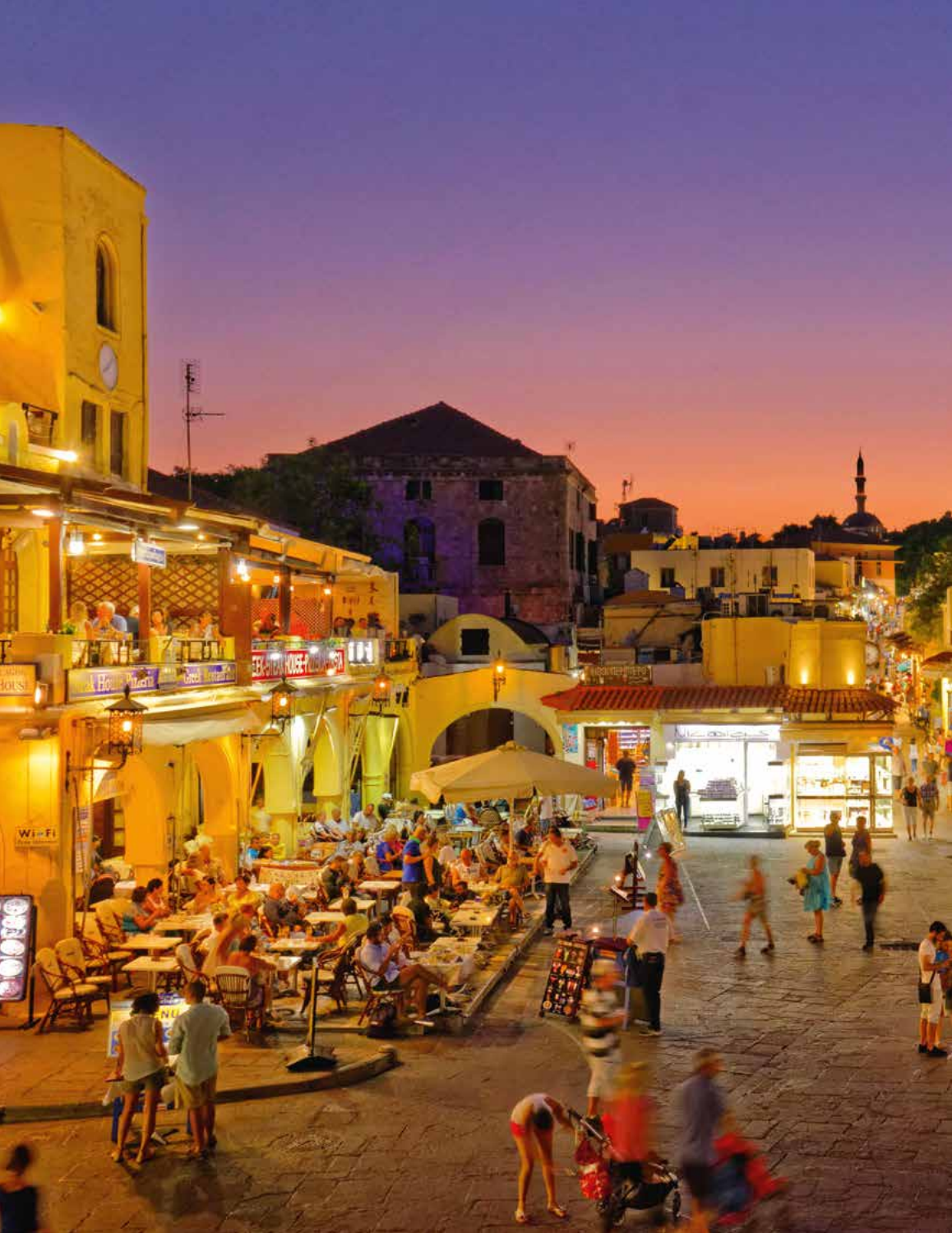# REDISCOVERING RHODES

**TIME AT THE** 

**Cashu** 

Boasting thousands of years of important Mediterranean history and culture, we explore the many-layered isle of Helios

Words **Juliet Rix**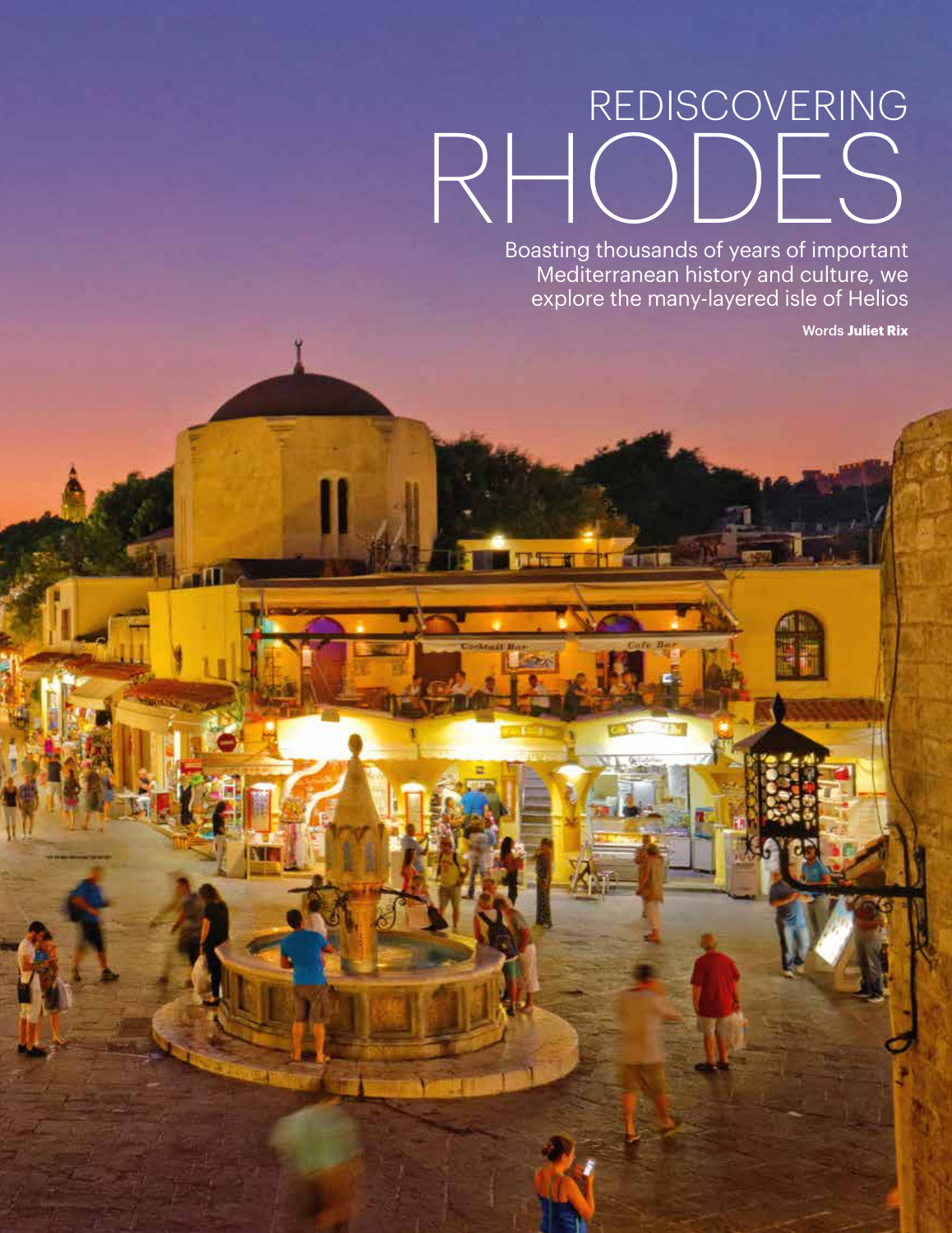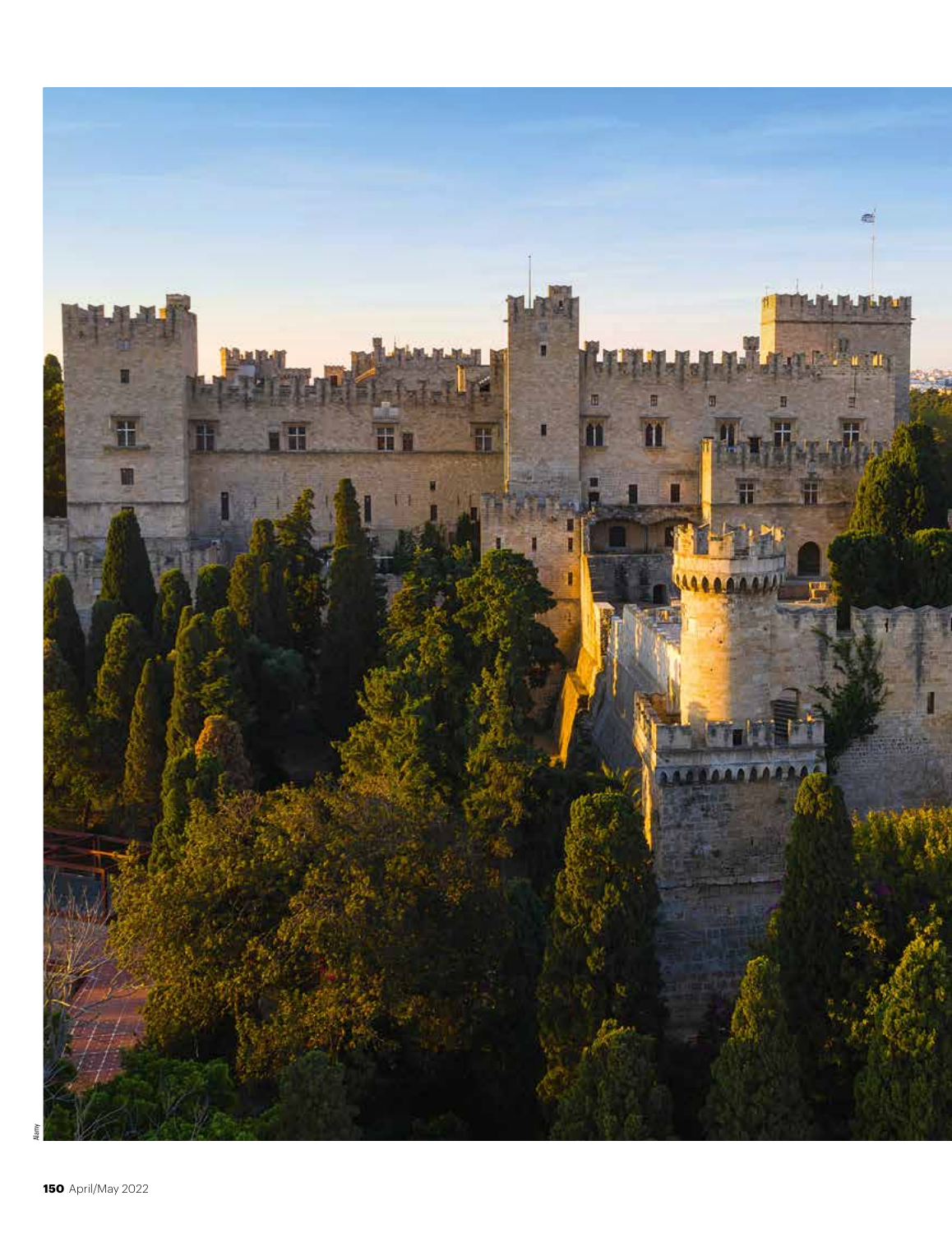**RHODES, GREECE**

between the Gods, Helios

Men Zeus shared out the earth<br>between the Gods, Helios<br>the sun god was absent. He<br>was left with nothing, until<br>out of the sea rose a beauti-<br>ful island. Claiming it as his<br>own and naming it after his<br>sea nymph lover Rhodos the sun god was absent. He was left with nothing, until out of the sea rose a beautiful island. Claiming it as his own and naming it after his sea nymph lover Rhodos, Helios has been its protec-

tor ever since, or so the story goes.

Certainly, Rhodes is blessed with plenty of sun, as well as emerald seas, golden beaches, whitewashed villages tucked into dramatic rocky landscapes, and many of the other attributes of an ideal Greek island. Rhodes Town however is far from typically Greek, and there are clues all over the island to its unique and variegated history, as layered as a delicious local filo pastry pie.

Rhodes has in fact been ruled by Greeks for less than a third of the last 1,000 years. The Old Town, a UNESCO World Heritage Site, is marked particularly by two pre-20th-century cultures – neither of them Greek – and it passed from one to the other 500 years ago this year. I was going to spend a week exploring the historic sites of this ancient island, hoping that Homer was correct when he described Helios as a god who 'gives joy to mortals'.

# **EXPLORING THE OLD TOWN**

We arrived at night through St Athanasios Gate, the very same spot where the Ottoman Sultan Suleiman the Magnificent is said to have first entered the city after seizing it in a six-month siege in 1522. He took it from the Knights of St John Hospitaller, the Catholic warrior monks who had ruled Rhodes for more than 200 years. And five centuries later, our zigzag route into the Old Town ran beneath an arch still emblazoned with the Knights' coat of arms, across a triple bridge over their deep dry moats, and through a tunnel in their bastion walls. Emerging onto a tiny street barely wider than the golf buggy that we and our luggage were travelling in, we zipped along atmospheric alleys between rough stone houses, some more than half a millennium old, and beneath anti-earthquake buttresses creating vaulted passageways with ceilings of starlit sky.

We woke the next day in the heart of the Medieval quarter, looking down into the courtyard of the tiny 13th-century church of St Finourios (or Phinourios), its arched interior boasting Byzantine wall paintings, albeit somewhat damaged by time. The saint is known for helping to find lost things, so I popped in and paid my respects, asking him please to bless our trip pre-emptively so I wouldn't need to bother him again.

This little church is unusual in being active. Almost all the Old Town's pre-1522 Christian places of worship were converted into mosques under the Ottomans. While the minarets were removed after the Turks in their turn were displaced by the Italians in 1912, the churches were never re-consecrated and are now 'monuments' or museums.

The Ottomans built new mosques too, of course, and just around the corner in Dorieos Square I found the terracotta-domed rear of Agios Finourios almost bumping up against the Retzep Pasha Mosque (built 1588), its elegantly Old Town ⊲



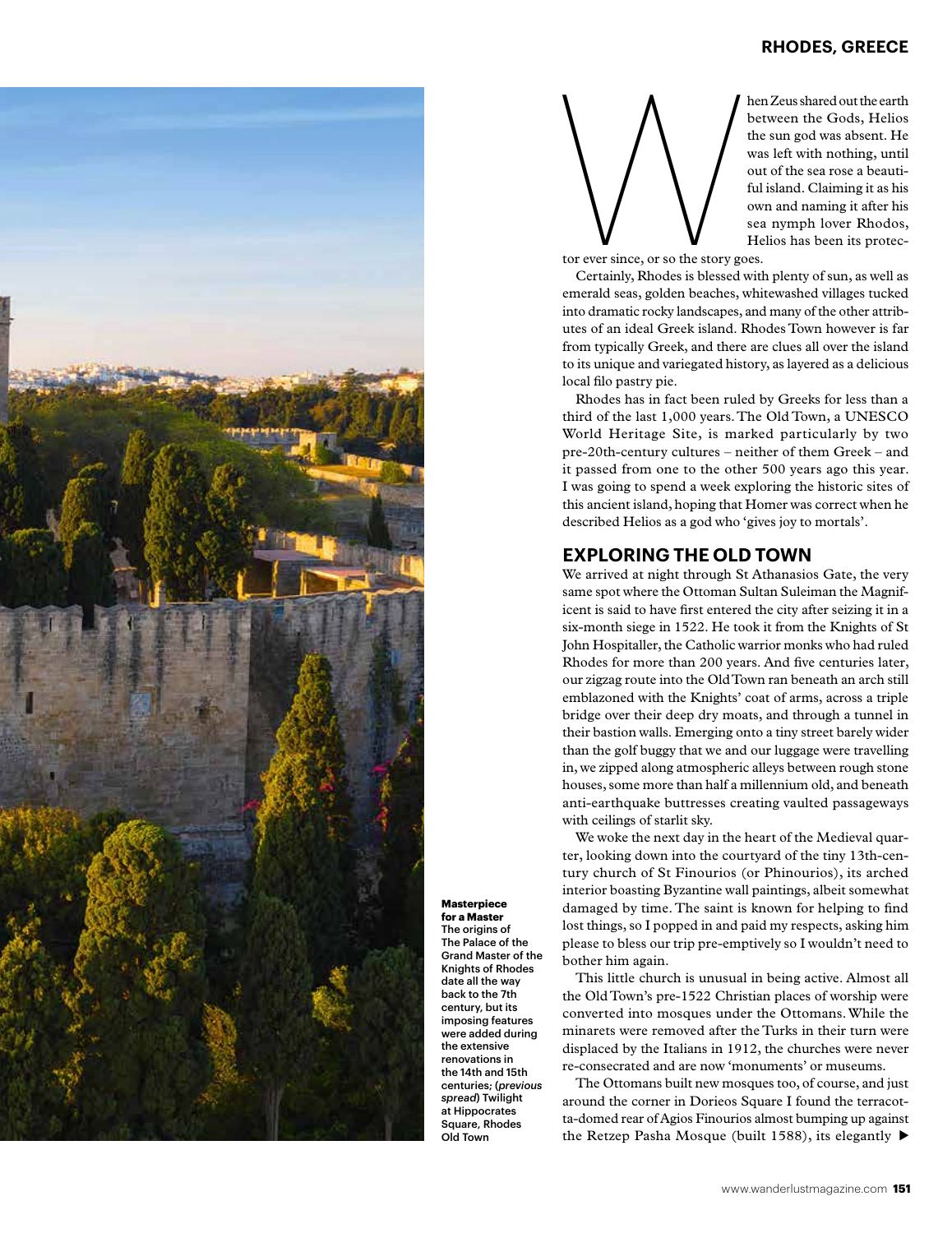

**A Rhodes ramble** (*clockwise from top left*) As the main focal point of the Old Town, the Palace of the Grand Master of the Knights of Rhodes has been a key government building for the Knights Hospitallers, the Ottomans and, in the 20th century, the Italians, before being transferred to the Greeks at the end of the Second World War; life in the narrow lanes of the Jewish Quarter, in the Old Town's south-east corner; the 'Street of the Knights' (Ippoton) housed the forces of the Knights Hospitaller, with each nationality – or rather language – getting its own inn on the street; medieval deer statues now mark the spot where the Colossus of Rhodes may have stood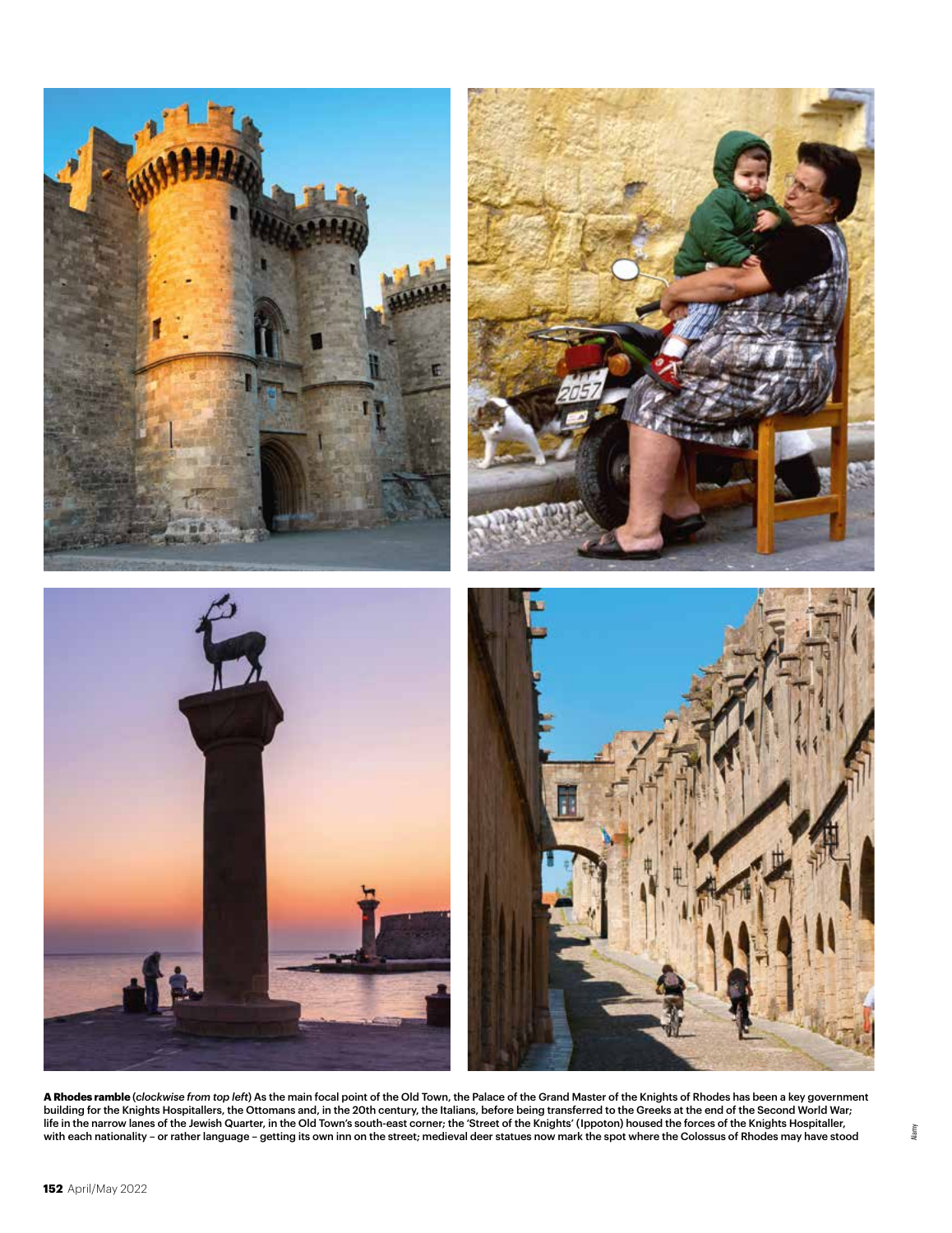carved façade now closed off for restoration. The ritual fountain out in the square, though, is well-preserved, columned, latticed and prettily dappled beneath a giant ficus tree.

The city's highest point, the top of the 19th-century clock tower ( $\epsilon$ 5, including a drink in the neighbouring café), is the perfect place to get your bearings. I climbed the winding steps to find, spread beneath me, a jigsaw-jumble of roofs and alleyways punctuated by towers and domes alternately topped with crescents and crosses. Neatly encircling it all are powerful fortifications flanked by the sparkling harbours that made this place so desirable to the region's traders and invaders, from far earlier than either the Knights or the Ottomans.

### **ON THE TRAIL OF THE KNIGHTS**

This citadel city was founded in 408 BC when the island's three city states, Lindos, Kamiros and Ialysos, joined together as one – and thrived. The walls include many ancient stones, but in the Old Town at least, this period survives most vividly in early descriptions. We learn, for instance, that having seen off a siege in 304-303 BC, the relieved victors gave thanks to their protector by creating one of the Seven Wonders of the World, a shining 32m bronze of Helios – the Colossus of Rhodes.

"It probably did not stand astride the harbour entrance as

it's often depicted," said our excellent guide, Maria Morava, as we stood alongside the deer-topped columns and the Knights' St Nicholas fortress that now greet arrivals by sea, "otherwise when it fell in the earthquake of 227 BC it would have fallen into the water. In fact, it was described still lying on the ground 250 years later.

"It most likely stood there," she added, pointing towards the tower of the Knights' Grand Master's Palace rising above the fortifications, "That was the lower acropolis of the ancient

city. The most important places, physical and psychological, are usually taken over by each new power."

The fortress-like Palace of the Grand Master – now housing impressive Greek, Roman and Byzantine mosaics, mostly from Kos – was certainly claimed by the Ottomans. They remained the administrative heart of the island until its destruction in a gunpowder store explosion in 1856. It was rebuilt – accurately on the outside, not so within – by the Italians who, having taken Rhodes from the Ottomans, were keen to quickly establish their (Christian) legitimacy by laying claim to the island's pre-Islamic history. Most of the extensive Knights' city we see today is the result of Italian restoration and rebuilding, although the two are sometimes hard to untangle.

They also built frantically afresh. Between the Old Town walls and Mandraki Harbour we passed a parade of their monumental public buildings. Those from the 1910s and '20s are in an enjoyable syncretic style – combining architectural elements of classical, Knights-period, Ottoman and modern – while those of the '30s and early '40s are typically, belittlingly fascist. Most are still used for their original purpose, including the main post office with its appropriated roundel of Helios above the door.

The Greek God stares across the road at the Church of the Annunciation, an exact Italian replica of the Knights' early-14th-century Church of St John (the original, by the Grand Master's Palace, was also destroyed in the explosion). The exterior is plain, even dour, as intended by the military monks, but the interior belongs to the post-1947 modern Greek era and harks back to before the Knights. It is covered in a panoply of Byzantine-style Greek Orthodox paintings.

We wandered back through the City Walls, beneath bastions striped with arrow slits, embellished with bougainvillea and little caper bushes sprouting between the bricks. After passing the remains of a third century BC Temple of Aphrodite (patron goddess of sailors) and the cobbled, plain-faced Street of the Knights where they lived in their language groups, we entered an expansive arcaded courtyard. Guarded by a Hellenistic lion that once stood on the ancient city's acropolis, this is both the most untouched of the Knights' buildings – their late 15th-century hospital – and today's Archaeological Museum.

Here, where the Knights Hospitaller once tended their patients, we traced the island's past – and its web of connections spanning Sicily, Egypt, even Cornwall –

> through pottery, grave goods, votive offerings, ancient inscriptions and sculptures from Rhodes' artistic heyday. "There was a time," said Morava, "when they were churning out statues so fast that even private individuals had them. Cassius took 3,000 statues off to Rome in 43 BC but there were plenty left." A couple of the most impressive, a crouching Aphrodite and a head of Helios, were away at a show in Athens but due to be returned in 2022.

Most extraordinary of all the

exhibits was a set of bronze-framed monocular lenses used for engraving, each marked with its focal length. I'd have guessed they were 17th century; in fact, they date from the 7th-6th century BC. These little instruments alone testify to the sophistication of the communities on Rhodes at the time of the three ancient city-states. So we headed out of town in search of the remains of these remarkable societies.

### **HEADING SOUTH**

After a glorious swim at sweeping Tsambika Beach (we wondered why the far end was so popular – turned out it was the nudist beach), we made a brief stop at the dramatic clifftop ruins of the Knights' Faraklou Castle before arriving at the picture-postcard town of Lindos. A thriving settlement for more than two-and-a-half millennia, the town is cut into the cliffs above beautiful, beach-fringed bays, and topped with a towering, night-lit, acropolis. Occupied since Neolithic times, this high point was fortified and sanctified by (at least) the Ancient Greeks, Romans, Byzantines, the Knights and the Ottomans. ⊲

the City Walls, beneath bastions striped with arrow slits, embellished with bougainvillea and little caper bushes sprouting between the bricks"

"We wandered through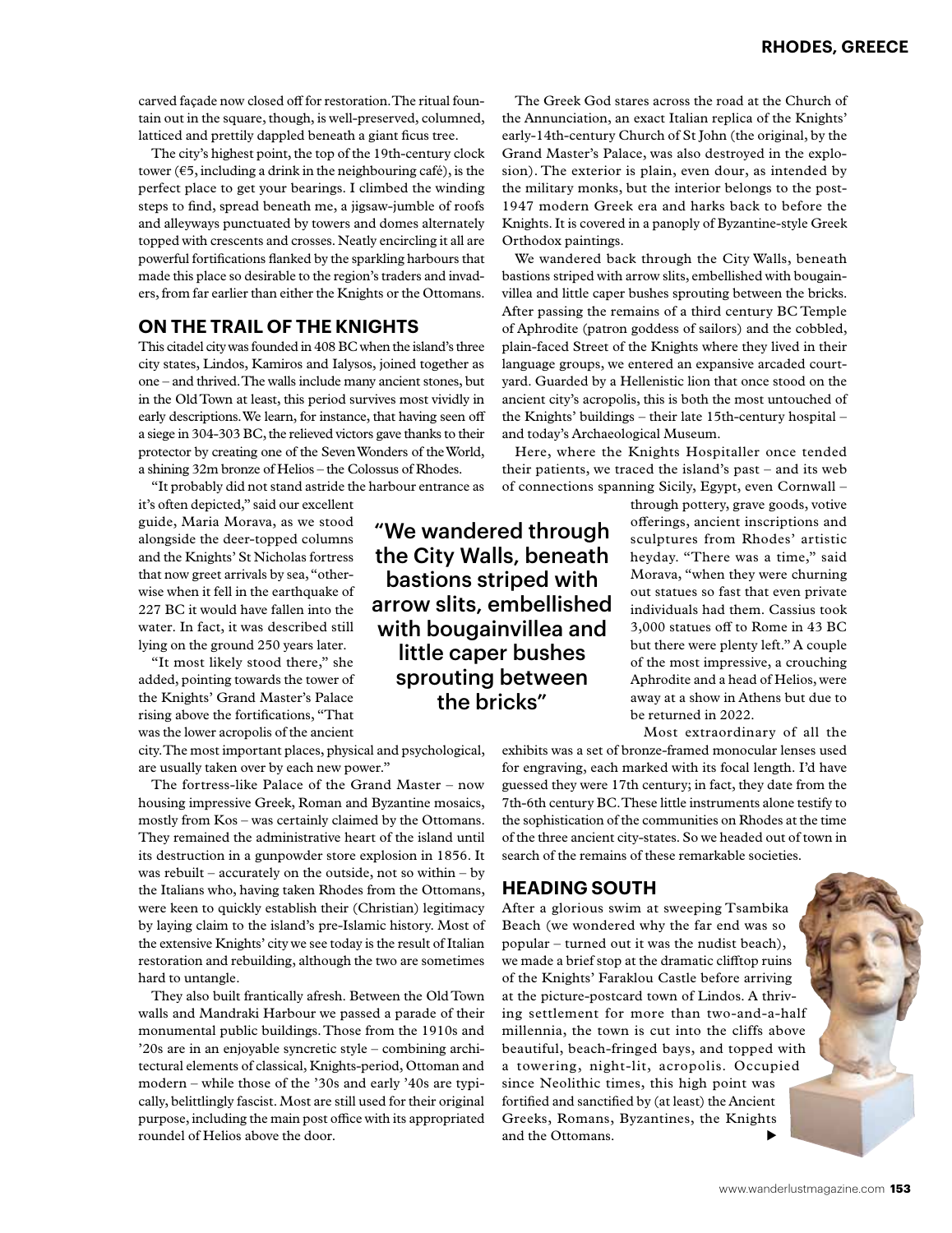**Rhodes rooftops** The characteristic white rooftops of Lindos looking towards the acropolis, sitting over 100m above the town and dating back to the 3rd century BC

n aal

**PEDIX** 

ti.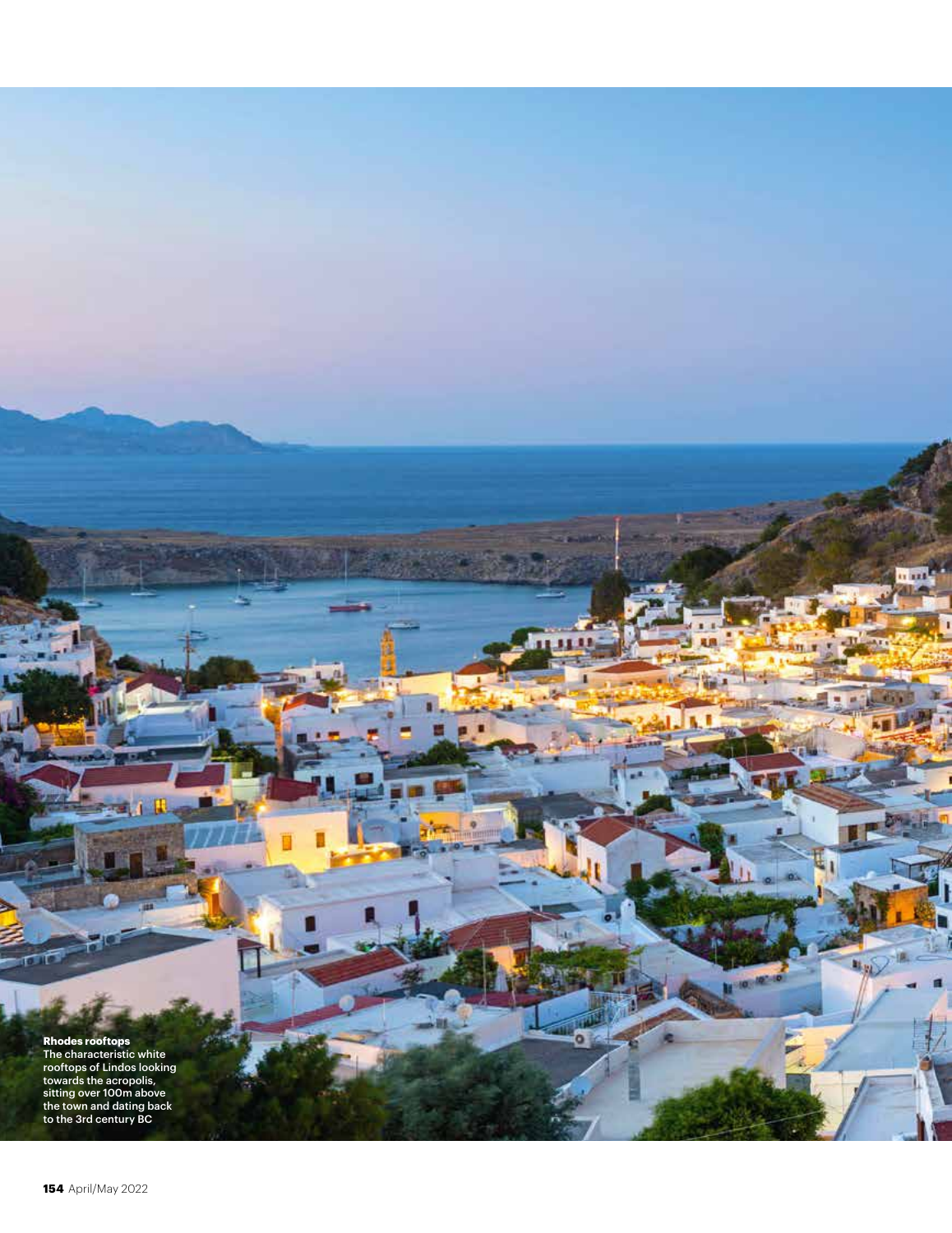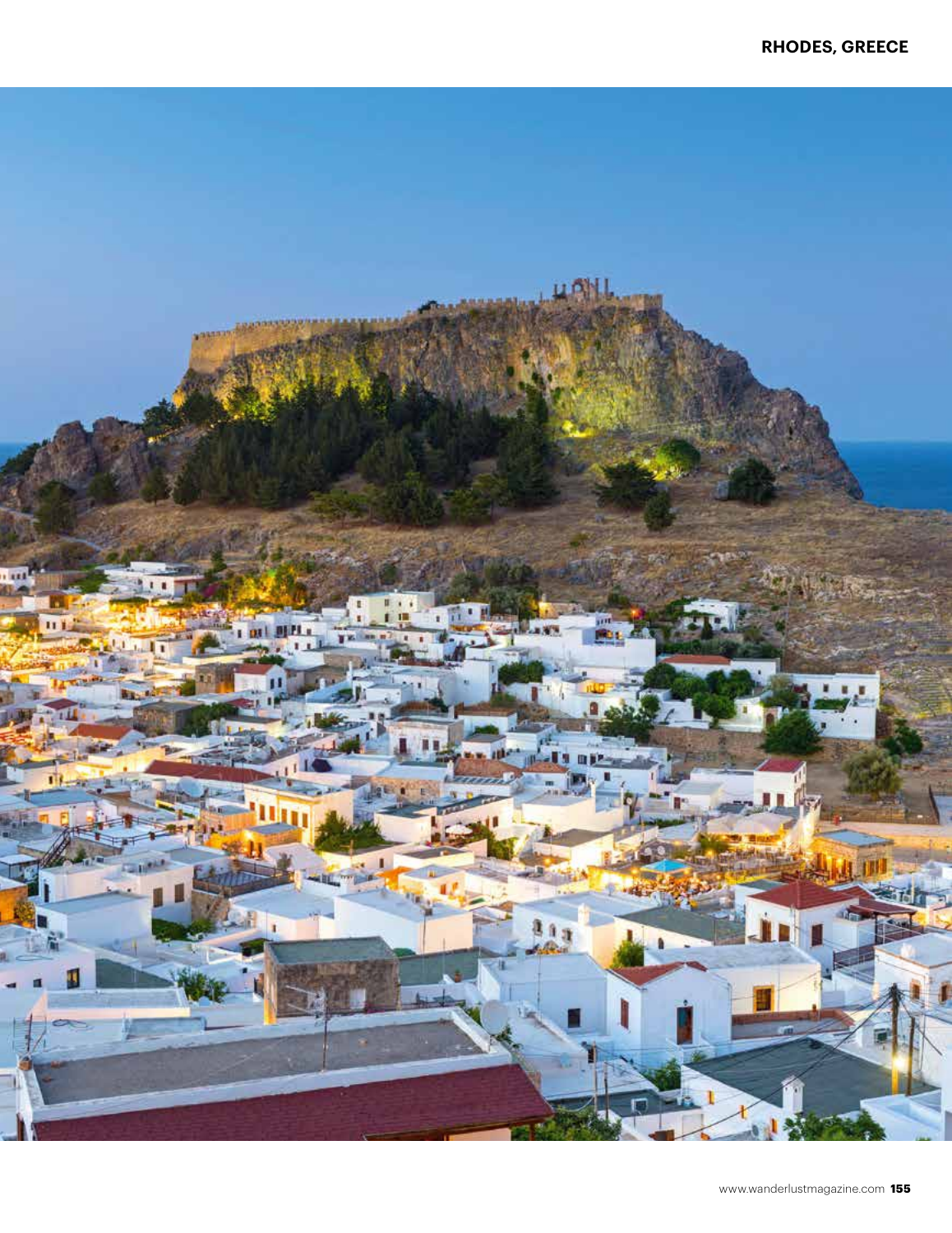

**Beyond the Old Town** (*this page, clockwise from top left*) The remains of the ancient Ialysos acropolis are found in the grounds surrounding the 15th-century Monastery of Panagia Philerimos; the 4th century BC Temple of Athena Lindia at Lindos, dedicated to the goddess Athena; a peacock at Philerimos Monastery; the ruins of Kamiros – one of the island's three large Doric cities – along with Ialysos and Lindos – that united in the 5th century BC to create the city-state of Rhodes; (*opposite page, top*) the ruins of the 15th-century Monolithos Castle keep a watchful eye over the Aegean Sea